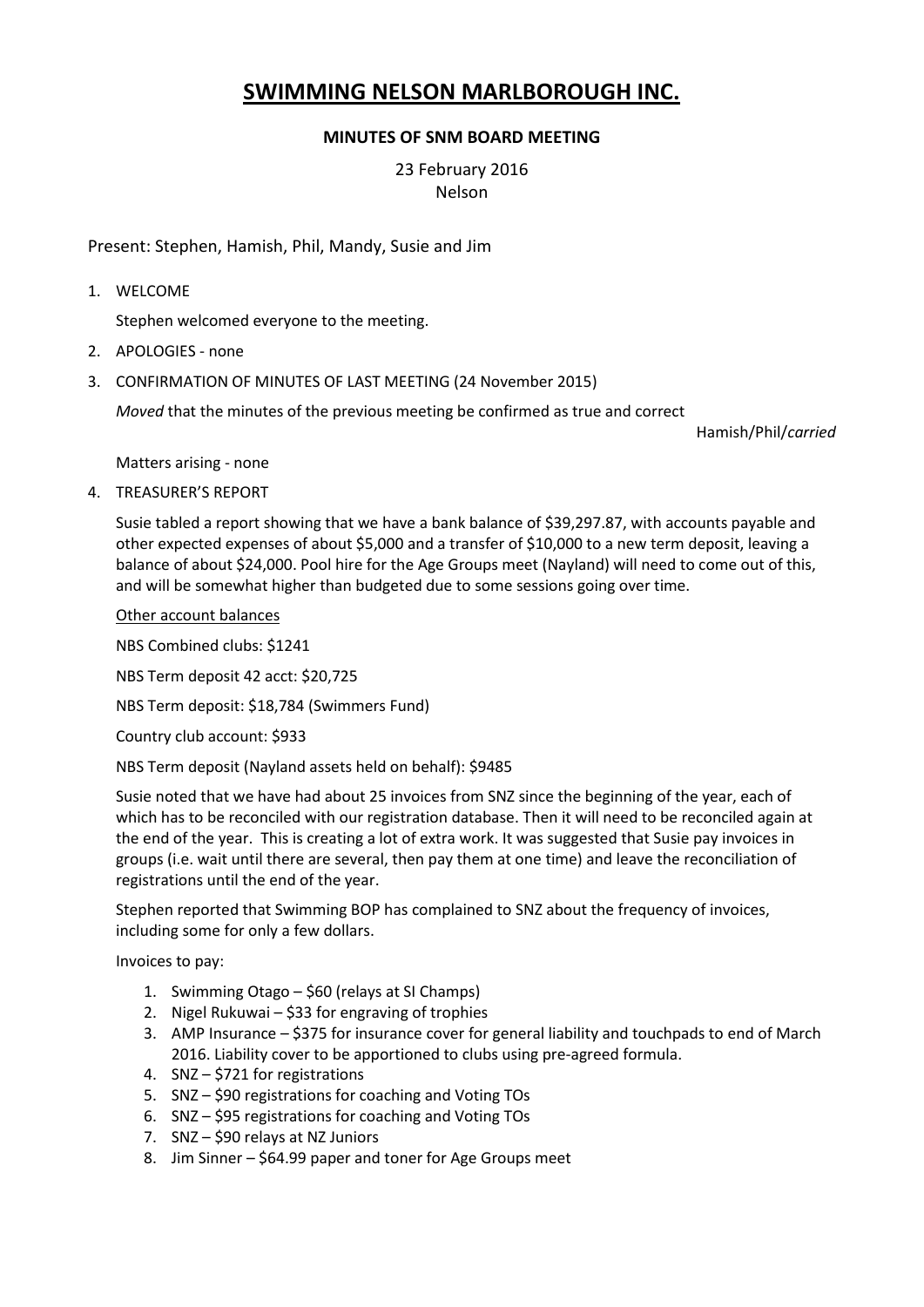There is also a Nelson South invoice for the Country & Town meet – needs to be adjusted for corrections, will be re-presented by Nelson South

*Moved* that invoices be approved and paid Susie/Jim/*carried* Susie/Jim/*carried* 

Apportionment of grant funding for pool hire for summer meets (C&T and Age Groups)

*Moved* that the grant funding be applied to pool hire costs in proportion to the actual costs for the two meets (e.g. if the total pool hire was \$6000 and we received \$3000, then each meet gets half of the pool hire cost covered by the grant.)

Jim/Susie/*carried*

## 5. STRATEGIC PLAN, BUSINESS PLAN, KPIs

Mandy is updating the plan to reflect discussions to date. Nothing more to report at this stage.

6. CORRESPONDENCE

Jim reported that a second letter was received from the Trengroves dissatisfied with the response from the SNM Management Committee asking them to take up with their complaint with the person concerned. Hamish suggested that we should make the person aware that a complaint was received, but will not be taken further.

It was agreed that Stephen, as Meet Director, would talk to the person to inform him of the complaint.

Phil also suggested that the protest procedure should be made clear in the flier, that the Team Manager is the only one who should be discussing a DQ or general rule interpretation with the Referee or Meet Director.

- 7. OTHER BUSINESS
	- Standing Orders for Badge and Bar

*Moved* that the amendment to SO17 re Badge and Bar be adopted.

### Jim/Phil/*carried*

*Moved* that existing badge holders can purchase, at cost, additional bars for previous years in which they would have earned a bar, to be confirmed by SNM, to be engraved at the swimmers cost

Susie/Phil/*carried*

- Appointment of Steve Malthus to Management Committee *Moved* to appoint Steve Malthus to Management Committee Phil/Mandy/carried
- Touchpad Levy

It was suggested that we levy clubs an annual equipment levy to raise \$x per year to be apportioned based on the number of competitive and club swimmers in each club. Under this mechanism, however, clubs wouldn't know until the end of the year how much the levy would be, so could not include it in subscriptions. It was suggested that SNM fix the amount per swimmer at the beginning of the year and invoice clubs based on the number of swimmers at 30 June. Clubs will know what the cost is per swimmer, and can add it to their sub if they choose to do so (some clubs may choose to pay the cost out of club funds). It was also noted that some of the country clubs have swimmers registered as club swimmers who may not be entering any meets. They may wish, from next year, to register these as "learn to swim" or in some other category.

*Moved* that we levy clubs an annual equipment levy of \$5 per year for every competitive and club swimmer registered as at 30 June, effective starting the 2016-17 swimming year.

Phil/Jim/*carried*

*Moved* that for the 2015-16 year, we retrospectively cancel the existing policy on touchpad levy, and not invoice any clubs that used the touchpads to date

Phil/Susie/*carried*